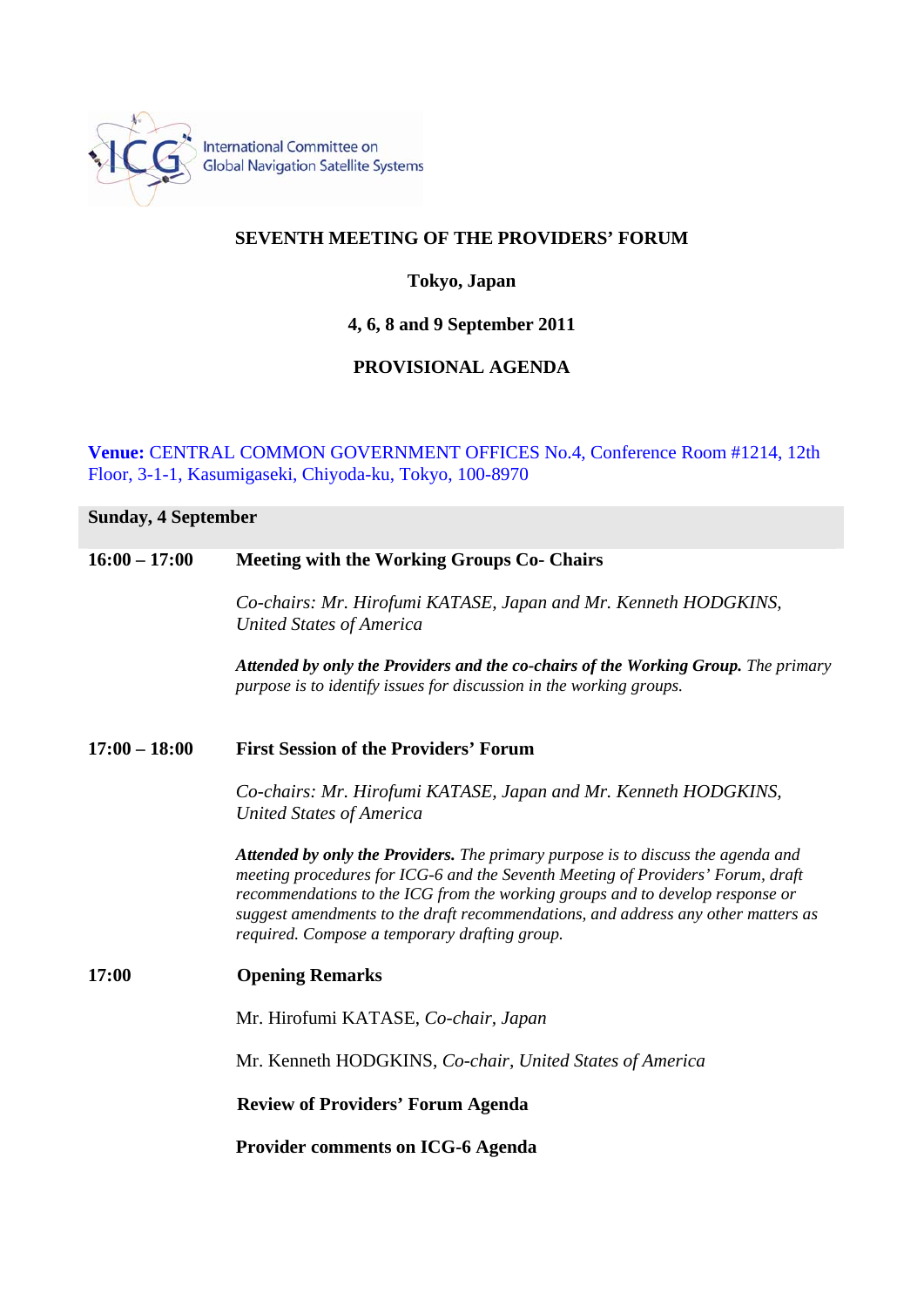#### **Tuesday, 6 September**

#### **11:15 – 13:15 Second Session of the Providers' Forum**

*Co-chairs: Mr. Hirofumi KATASE, Japan and Mr. Kenneth HODGKINS, United States of America* 

#### **Open service information dissemination**

Preliminary positioning results of BeiDou Navigation Satellite Systems

*Mr. Qile ZHAO, China* 

 **Service performance monitoring** 

#### **Spectrum protection: interference detection and mitigation**

U.S. update on LightSquared interference to GPS

#### **ICG Information Centres**

# **ICG Information Portal1**

Update on website redesign proposal

 **Glossary of terms related to the work of the ICG and the Providers' Forum**

 **Document consolidating decisions and conclusions reflected in the reports of past meetings of the ICG and its Providers' Forum** 

- *13:15 14:15 Lunch*
- **14:15 Adjourn**
- **15:00 18:00 Technical Tour**

 $\overline{a}$ 

<sup>&</sup>lt;sup>1</sup> See www.icgsecretariat.org